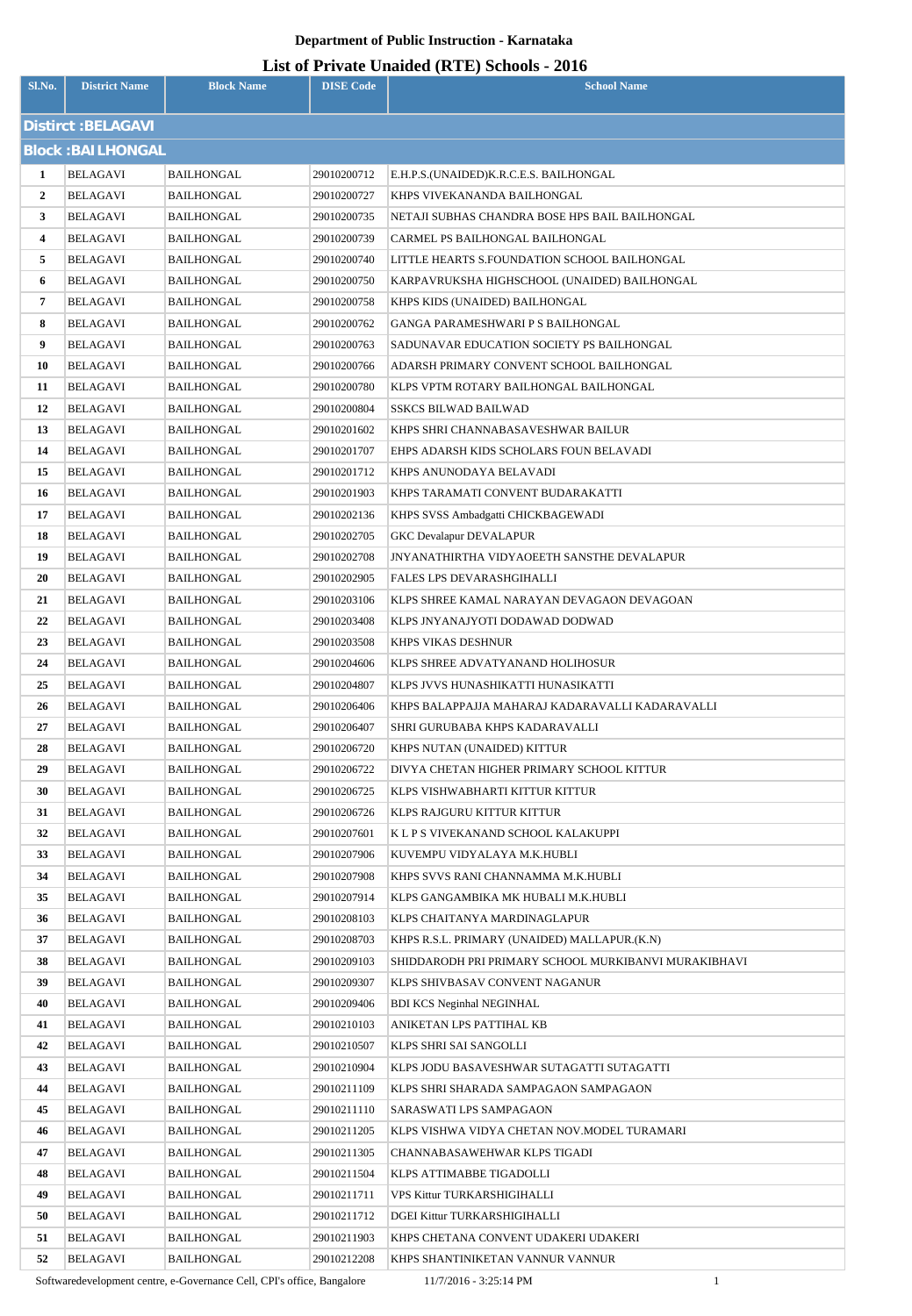|            |                            |                                            |                            | LISt of Private Unaided (KTE) Schools - 2010                                                                 |
|------------|----------------------------|--------------------------------------------|----------------------------|--------------------------------------------------------------------------------------------------------------|
| Sl.No.     | <b>District Name</b>       | <b>Block Name</b>                          | <b>DISE Code</b>           | <b>School Name</b>                                                                                           |
| 53         | <b>BELAGAVI</b>            | <b>BAILHONGAL</b>                          | 29010212307                | <b>GKCS Vakkund WAKKUND</b>                                                                                  |
| 54         | <b>BELAGAVI</b>            | <b>BAILHONGAL</b>                          | 29010212609                | S.N.V.V.EM Bailhongal                                                                                        |
| 55         | <b>BELAGAVI</b>            | BAILHONGAL                                 | 29010212611                | Dr.B.R.A IN Bailhongal                                                                                       |
|            | <b>Block: BELGAUM CITY</b> |                                            |                            |                                                                                                              |
| 56         | <b>BELAGAVI</b>            | <b>BELGAUM CITY</b>                        | 29010300141                | KANNADA LOWER PRIMARY SCHOOL GOODWILLS RAJARAM NAGAR                                                         |
| 57         | <b>BELAGAVI</b>            | <b>BELGAUM CITY</b>                        | 29010300205                | JOSHI PUBLIC SCHOOL BHAVANI NAGAR                                                                            |
| 58         | <b>BELAGAVI</b>            | <b>BELGAUM CITY</b>                        | 29010300207                | JAIN HERITAGE SCHOOL RANI CHENNAMMA NAGAR                                                                    |
| 59         | <b>BELAGAVI</b>            | <b>BELGAUM CITY</b>                        | 29010300402                | PLEASANT CONVENT SCHOOL ANAGOL                                                                               |
| 60         | <b>BELAGAVI</b>            | <b>BELGAUM CITY</b>                        | 29010300403                | AMEENA URDU PRIMARY SCHOOL ANAGOL                                                                            |
| 61         | <b>BELAGAVI</b>            | <b>BELGAUM CITY</b>                        | 29010300502                | ENGLISH HIGHER PRIMARY SCHOOL SANTMEERA.ANAGOL                                                               |
| 62         | <b>BELAGAVI</b>            | <b>BELGAUM CITY</b>                        | 29010300602                | MUKTANGAN VIDYALAY ANGOL                                                                                     |
| 63         | <b>BELAGAVI</b>            | <b>BELGAUM CITY</b>                        | 29010301004                | BAL MANDIR ENGLISH LOWER PRIMARY SCHOOL KARBAR GALLI VADAGAON                                                |
| 64         | BELAGAVI                   | <b>BELGAUM CITY</b>                        | 29010301103                | SHREE TATYA SAHEB MUSALE KANNADA PRIMARY SCHOOL ANAND NAGAR                                                  |
|            |                            |                                            |                            | <b>KHASBAG</b>                                                                                               |
| 65         | <b>BELAGAVI</b>            | <b>BELGAUM CITY</b>                        | 29010301104                | 7TH DAY ENGLISH HIGHER PRIMARY SCHOOL VADAGAON                                                               |
| 66         | BELAGAVI                   | <b>BELGAUM CITY</b>                        | 29010301105                | SARVODAY SHIKSHAN SANSTHE KANNADA LOWER PRIMARY SCHOOL VADAGAON                                              |
| 67         | <b>BELAGAVI</b>            | <b>BELGAUM CITY</b>                        | 29010301202                | GAYATRI VIDYA MANDIR KANNADA LOWER PRIMARY SCHOOL LAXMI NAGAR                                                |
| 68         | BELAGAVI                   | <b>BELGAUM CITY</b>                        | 29010301504                | ENGLISH HIGHER PRIMARY GOVIND GANESH CHITNIS SCHOOL TILAKWADI                                                |
| 69         | <b>BELAGAVI</b>            | <b>BELGAUM CITY</b>                        | 29010301602                | KARNATAK DAIVANYA EDUCATION N TRUST ENGLISH HIGHER PRIMARY SCHOOL<br><b>SHASTRINAGAR</b>                     |
| 70         | <b>BELAGAVI</b>            | <b>BELGAUM CITY</b>                        | 29010301604                | PRCIOUS BLOSSOMS PRIMARY SCHOOL NEAR SUBHAS MARKET HINDWADI                                                  |
| 71         | BELAGAVI                   | <b>BELGAUM CITY</b>                        | 29010301706                | AMRITA VIDYALAYA SCHOOL BHAVANI NAGAR                                                                        |
| 72         | BELAGAVI                   | <b>BELGAUM CITY</b>                        | 29010301707                | BLOOING BUDS CBSE SCHOOL JAKKINHONDA                                                                         |
| 73         | BELAGAVI                   | <b>BELGAUM CITY</b>                        | 29010302105                | SHARADA VIDYALAYA ENGLISH LOWER PRIMARY SCHOOL SHAHAPUR                                                      |
| 74         | <b>BELAGAVI</b>            | <b>BELGAUM CITY</b>                        | 29010302504                | ENGLISH HIGHER PRIMARY DNYAN MANDIR SCHOOL NEW GOODSHED ROAD                                                 |
| 75         | <b>BELAGAVI</b>            | <b>BELGAUM CITY</b>                        | 29010302505                | ENGLISH HIGHER PRIMARY GAJANANRAO BHATAKANDE SCHOOL SPM ROAD                                                 |
|            |                            |                                            |                            | <b>SHAHAPUR</b>                                                                                              |
| 76         | <b>BELAGAVI</b>            | <b>BELGAUM CITY</b>                        | 29010302605                | URDU HIGHER PRIMARY SCHOOL MADNI SUBHASH NAGAR                                                               |
| 77         | <b>BELAGAVI</b>            | <b>BELGAUM CITY</b>                        | 29010302606                | MARATHA MANDAL ENGLISH HIGHER PRIMARY SCHOOL SUBHASH NAGAR                                                   |
| 78         | <b>BELAGAVI</b>            | <b>BELGAUM CITY</b>                        | 29010302903                | SHRI SAI KANNADA CONVENT SCHOOL SADASHIV NAGAR                                                               |
| 79         | <b>BELAGAVI</b>            | <b>BELGAUM CITY</b>                        | 29010303203                | BASHIBAN PRIMARY SCHOOL BHENDI BAZAR                                                                         |
| 80         | <b>BELAGAVI</b>            | <b>BELGAUM CITY</b>                        | 29010303305                | HAZRAT UMMUL FUQARA URDU PRIMARY GIRLS SCHOOL UJAWAL NAGAR                                                   |
| 81         | <b>BELAGAVI</b>            | <b>BELGAUM CITY</b>                        | 29010303406                | BELGAUM EDUCATION SOCIETY GIRLS PRIMARY SCHOOL FULBAG GALLI                                                  |
| 82         | <b>BELAGAVI</b>            | <b>BELGAUM CITY</b>                        | 29010303809                | BHARATI VIDYABHAVAN RANI CHANNAMMA NAGAR                                                                     |
| 83         | BELAGAVI                   | <b>BELGAUM CITY</b>                        | 29010303819                | KARNATAKA LAW SOCIETY PRIMARY SCHOOL TILAKWADI                                                               |
| 84         | <b>BELAGAVI</b>            | <b>BELGAUM CITY</b>                        | 29010303826                | ORIENTAL ENGLISH ACADEMY TRUST TILAKWADI BELGAUM                                                             |
| 85         | BELAGAVI                   | <b>BELGAUM CITY</b>                        | 29010303902                | ST.GERMAN ENGLISH HIGHER PRIMARY SCHOOL BHADKAL GALLI                                                        |
| 86         | BELAGAVI                   | <b>BELAGAVI CITY</b>                       | 29010303904                | KLE LPS PRIMARY SCHOOL COLLEGE ROAD BELGAUM                                                                  |
| 87<br>88   | BELAGAVI                   | <b>BELGAUM CITY</b>                        | 29010304006                | ANJUMAN ENGLISH MEDIUM HIGH SCHOOL COURT COMPOUND                                                            |
| 89         | BELAGAVI<br>BELAGAVI       | <b>BELAGAVI CITY</b>                       | 29010304104<br>29010304205 | ARYAN FUN LPS PRIMARY SCHOOL SADASHIV NAGAR<br>VANITA VIDYALAYA ENGLISH HIGHER PRIMARY SCHOOL SAMBHAJI CHOUK |
| 90         | BELAGAVI                   | <b>BELGAUM CITY</b><br><b>BELGAUM CITY</b> | 29010304211                | VANITA VIDYALAYA KANNADA LOWER PRIMARY SCHOOL SAMBHAJI CHAUK                                                 |
| 91         | <b>BELAGAVI</b>            | <b>BELGAUM CITY</b>                        | 29010304214                | BEYNONSMITH KANNADA LOWER PRIMARY SCHOOL CAMP                                                                |
| 92         | <b>BELAGAVI</b>            | <b>BELGAUM CITY</b>                        | 29010304215                | THE KLE LOWER PRIMARY SADASHIV NAGAR                                                                         |
| 93         | BELAGAVI                   | <b>BELGAUM CITY</b>                        | 29010304221                | NATIONAL EDUCATION PROGRAMM TRUST CLUB ROAD BELGAUM                                                          |
| 94         | <b>BELAGAVI</b>            | <b>BELGAUM CITY</b>                        | 29010304316                | NET SUNSHINE KANNADA SCHOOL SADASHIV NAGAR                                                                   |
| 95         | BELAGAVI                   | <b>BELGAUM CITY</b>                        | 29010304319                | GOOD SHEPHERD CENTRAL ENGLISH HIGHER PRIMARY SCHOOL CAMP                                                     |
| 96         | BELAGAVI                   | <b>BELGAUM CITY</b>                        | 29010304323                | S S SAMITIS PUBLIC SCHOOL NEHRU NAGAR                                                                        |
| 97         | <b>BELAGAVI</b>            | <b>BELGAUM CITY</b>                        | 29010304324                | SHRI KANAK MEMORIAL LOWER PRIMARY SCHOOL NEHRU NAGAR BELGAUM                                                 |
| 98         | <b>BELAGAVI</b>            | <b>BELGAUM CITY</b>                        | 29010304412                | SHIVYOGI KANNDA HIGHER PRIMARY SCHOOL ANNAPURNAWADI SADASHIV                                                 |
|            |                            |                                            |                            | NAGAR                                                                                                        |
| 99         | <b>BELAGAVI</b>            | <b>BELGAUM CITY</b>                        | 29010304415                | 7TH DAY ENGLISH HIGH SCHOOL AZAM NAGAR                                                                       |
| <b>100</b> | <b>BELAGAVI</b>            | <b>BELGAUM CITY</b>                        | 29010304422                | NETS KANNADA HIGHER PRIMARY CONVENT SANGMESHWAR NAGAR                                                        |
| 101        | BELAGAVI                   | <b>BELGAUM CITY</b>                        | 29010304424                | NETS SARVAMANAGAL CONVENT SHAHU NAGAR                                                                        |
| 102        | BELAGAVI                   | <b>BELGAUM CITY</b>                        | 29010304428                | JAWAHARLAL NEHRU PRIMARY SCHOOL 5TH CROSS AZAMNAGAR                                                          |
| 103        | <b>BELAGAVI</b>            | <b>BELGAUM CITY</b>                        | 29010304502                | SHRI SAIBABA KANNADA LOWER PRIMARY SCHOOL SADASHIV NAGAR                                                     |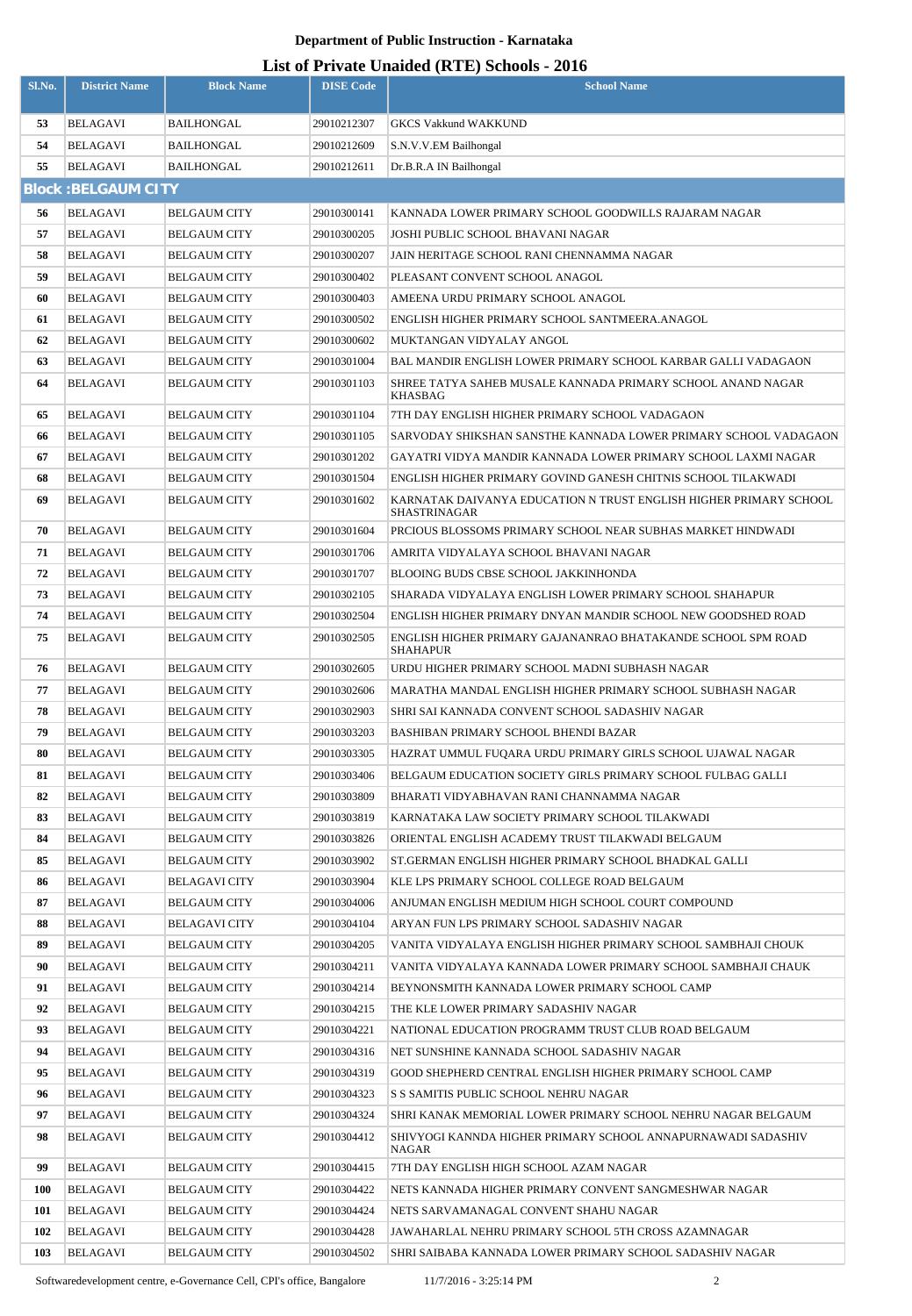| Sl.No.     | <b>District Name</b>               | <b>Block Name</b>                          | <b>DISE Code</b>           | $\mathbf{L}_{\text{net}}$ of The accuracy (RTL) behoods $\mathbf{F}_{\text{net}}$<br><b>School Name</b>       |
|------------|------------------------------------|--------------------------------------------|----------------------------|---------------------------------------------------------------------------------------------------------------|
| 104        | <b>BELAGAVI</b>                    | <b>BELGAUM CITY</b>                        | 29010304504                | PRETTY BLOSSOM SCHOOL AZAM NAGAR                                                                              |
| 105        | BELAGAVI                           | <b>BELGAUM CITY</b>                        | 29010304505                | M V HIREMTH KANNADA LOWER PRIMARY SCHOOL SUBHASH NAGAR                                                        |
| 106        | BELAGAVI                           | <b>BELGAUM CITY</b>                        | 29010304506                | MADNI URDU MEDIUM HIGH SCHOOL VAIBHAV NAGAR                                                                   |
| 107        | BELAGAVI                           | BELAGAVI CITY                              | 29010304507                | AADHAR LPS PRIMARY SCHOOL RAM NAGAR BELGAUM                                                                   |
| 108        | BELAGAVI                           | <b>BELGAUM CITY</b>                        | 29010304707                | SHERMAN ENGLISH HIGHER PRIMARY SCHOOL SP OFFICE ROAD                                                          |
| 109        | BELAGAVI                           | <b>BELGAUM CITY</b>                        | 29010304711                | KRANTIVEER SANGOLLI RAYANNA KANNADA PRIMARY SCHOOL, DHARMANATH                                                |
|            |                                    |                                            |                            | CIRCLE ASHOK NAGAR BELGAUM                                                                                    |
| <b>110</b> | BELAGAVI                           | <b>BELGAUM CITY</b>                        | 29010305206                | GANDHINAGAR NAVODAY SHALE GANDHI NAGAR                                                                        |
| 111        | BELAGAVI                           | <b>BELGAUM CITY</b>                        | 29010305208                | PODAR INTERNATIONAL SCHOOL BASAVAN KUDCHI ROAD GANDHI NAGAR                                                   |
| 112        | <b>BELAGAVI</b>                    | <b>BELGAUM CITY</b>                        | 29010305304                | UDAY ENGLISH HIGHER PRIMARY SCHOOL KANBARGI                                                                   |
| 113        | BELAGAVI                           | <b>BELGAUM CITY</b>                        | 29010305305                | ENGLISH HIGHER PRIMARY ANNAPURNA SCHOOL                                                                       |
| 114        | <b>BELAGAVI</b>                    | <b>BELGAUM CITY</b>                        | 29010305310                | LITTLE SCHOLARS KANNADA HIGHER PRIMARY SCHOOL MAHANTESH NAGAR                                                 |
| 115        | BELAGAVI                           | <b>BELGAUM CITY</b>                        | 29010305312                | SANGMESH CONVENT KANNADA HIGHER PRIMARY SCHOOL AUTONAGAR                                                      |
| 116        | BELAGAVI                           | <b>BELGAUM CITY</b>                        | 29010305313                | LOVE DALE CENTRAL SCHOOL MAHANTESH NAGAR                                                                      |
| 117<br>118 | <b>BELAGAVI</b><br>BELAGAVI        | <b>BELGAUM CITY</b><br><b>BELGAUM CITY</b> | 29010305321<br>29010305322 | KANNADA HIGHER PRIMARY SCHOOL BAPUJI REVENUE COLONY KANBARGI<br>KANNADA HIGHER PRIMARY SCHOOL MAHANTESH NAGAR |
| 119        | BELAGAVI                           | <b>BELGAUM CITY</b>                        | 29010305403                | HAZRAT FAQL URDU HIGHER PRIMARY SCHOOL UZWAL NAGAR GANDHI NAGAR                                               |
| 120        | BELAGAVI                           | <b>BELGAUM CITY</b>                        | 29010305551                | BENSONS ENGLISH HIGH SCHOOL YAMANAPUR                                                                         |
| 121        | BELAGAVI                           | <b>BELGAUM CITY</b>                        | 29010305603                | EXCELLENT SCHOOL URDU HIGHER PRIMARY AZAD NAGAR                                                               |
| 122        | BELAGAVI                           | <b>BELGAUM CITY</b>                        | 29010305604                | DISHA PRE PRIMARY & PRIMARY SCHOOL KANBARGI                                                                   |
| 123        | <b>BELAGAVI</b>                    | <b>BELGAUM CITY</b>                        | 29010305711                | ENGLISH HIGHER PRIMARY ZAIN AZAM NAGAR                                                                        |
| 124        | <b>BELAGAVI</b>                    | <b>BELGAUM CITY</b>                        | 29010305730                | BHARATESH CENTRAL KANNADA PRIMARY SCHOOL BASAVAN KUDACHI                                                      |
| 125        | <b>BELAGAVI</b>                    | <b>BELGAUM CITY</b>                        | 29010305913                | N S PAI MEMORIAL PRE PRIMARY & PRIMARY SCHOOL CAMP                                                            |
| 126        | BELAGAVI                           | <b>BELGAUM CITY</b>                        | 29010305926                | SAMATA KANADA LOWER PRIMARY SCHOOL MAHANETSH NAGAR                                                            |
| 127        | <b>BELAGAVI</b>                    | <b>BELGAUM CITY</b>                        | 29010305947                | JYOTI CENTRAL SCHOOL CLUB ROAD CAMP.BGM.CITY.                                                                 |
| 128        | BELAGAVI                           | <b>BELGAUM CITY</b>                        | 29010305954                | RAVI SHANKAR VIDYA MANDIR CAMP                                                                                |
| 129        | <b>BELAGAVI</b>                    | <b>BELGAUM CITY</b>                        | 29010306006                | ENGLISH HIGHER PRIMARY AL AMEEN FORT BELGAUM                                                                  |
|            | <b>Block: BELGAUM RURAL.</b>       |                                            |                            |                                                                                                               |
| 130        | <b>BELAGAVI</b>                    | <b>BELGAUM RURAL.</b>                      | 29010400305                | SAI CONVENT SCHOOL KANNADA LOWER PRIMARY SCHOOL ASTE                                                          |
| 131        | <b>BELAGAVI</b>                    | BELGAUM RURAL.                             | 29010400805                | ACHARYA SHRI GUNADHARANANDI MAHARAJ KANNADA PRIMARY SCHOOL                                                    |
| 132        | BELAGAVI                           | BELGAUM RURAL.                             | 29010401705                | <b>BASTWAD</b><br>SRI SIVALINGESHWAR LOWER PRIMARY SCHOOL BALEKUNDRI K.H.                                     |
| 133        | <b>BELAGAVI</b>                    | BELGAUM RURAL.                             | 29010401807                | ADARSH VIDYA MANDIR KANNADA PRIMARY AND HIGH SCHOOL BALEKUNDRI                                                |
|            |                                    |                                            |                            | B.K.                                                                                                          |
| 134        | <b>BELAGAVI</b>                    | BELGAUM RURAL.                             | 29010402002                | BHAGWAN MAHAVIR ENG MEDIUM HIGH SCHOOL BHUTARAMANAHATTI<br>VIJAYADEEP KANNADA HIGHER PRIMARY SCHOOL BENDIGERI |
| 135<br>136 | <b>BELAGAVI</b><br><b>BELAGAVI</b> | BELGAUM RURAL.<br><b>BELGAUM RURAL.</b>    | 29010402103<br>29010402308 | ANGADI INTERNATIONAL SCHOOL SAVGAON CROSS BEKANHALLI                                                          |
| 137        | <b>BELAGAVI</b>                    | <b>BELGAUM RURAL.</b>                      | 29010402406                | ST PAULS JUBLEE PRY SCH BELAGUNDI BELGUNDI                                                                    |
| 138        | <b>BELAGAVI</b>                    | BELGAUM RURAL.                             | 29010402407                | BALVEER VIDYANIKETAN MARATHI LOWER PRIMARY SCHOOL BELGUNDI                                                    |
| 139        | BELAGAVI                           | BELGAUM RURAL.                             | 29010404005                | KANNADA HIGHER PRIMARY CONVENT HALAGA                                                                         |
| 140        | <b>BELAGAVI</b>                    | <b>BELGAUM RURAL.</b>                      | 29010404008                | JNYAN GANGOTRI VIDYA SAMSTE PUBLIC SCHOOL VIJAYANAGAR HALGA                                                   |
| 141        | <b>BELAGAVI</b>                    | BELGAUM RURAL.                             | 29010404009                | BHARTESH CENTRAL SCHOOL HALGA                                                                                 |
| 142        | <b>BELAGAVI</b>                    | BELGAUM RURAL.                             | 29010404404                | KANNADA HIGHER PRIMARY SCHOOL NEW VANTAMURI HALBHAVI                                                          |
| 143        | BELAGAVI                           | BELGAUM RURAL.                             | 29010404508                | FADIBASVESHWAR HIGHER PRIMARY SCHOOL HIREBAGEWADI                                                             |
| 144        | <b>BELAGAVI</b>                    | BELGAUM RURAL.                             | 29010404516                | KANNADA LOWER PRIMARY SCHOOL LITTLE STAR KIDS HIREBAGEWADI                                                    |
| 145        | BELAGAVI                           | BELGAUM RURAL.                             | 29010404519                | KANNADA LOWER PRIMARY SCHOOL MALLIKARJUN HIREBAGEWADI                                                         |
| 146        | <b>BELAGAVI</b>                    | BELGAUM RURAL.                             | 29010404611                | ST PETER ENGLISH MEDIUM PRIMARY SCHOOL HINDALGA                                                               |
| 147        | BELAGAVI                           | BELGAUM RURAL.                             | 29010404612                | SANT MEERA MARATHI LOWER PRIMARY SCHOOL LAXMINAGAR(UNAIDED)<br><b>HINDALGA</b>                                |
| 148        | <b>BELAGAVI</b>                    | BELGAUM RURAL.                             | 29010404614                | TWINSLAND KANNADA LOWER PRIMARY SCHOOL HINDALGA                                                               |
| 149        | <b>BELAGAVI</b>                    | <b>BELGAUM RURAL.</b>                      | 29010404711                | SHRI SAI KANNADA LOWER PRIMARY SCHOOL HUDLI                                                                   |
| 150        | <b>BELAGAVI</b>                    | BELGAUM RURAL.                             | 29010405008                | PHOENIX RESI PUBLIC SCHOOL HONAGA                                                                             |
| 151        | <b>BELAGAVI</b>                    | BELGAUM RURAL.                             | 29010405810                | DURDUNDESHWAR CONVENT SCHOOL KADOLI                                                                           |
| 152        | BELAGAVI                           | <b>BELGAUM RURAL.</b>                      | 29010406107                | KANNADA LOWER PRIMARY SCHOOL S.N.UPPAR KANGRALI BK KANGRALI B.K.                                              |
| 153        | <b>BELAGAVI</b>                    | <b>BELGAUM RURAL.</b>                      | 29010406506                | BANASHANKRI KANNADA PRIMARY AND HIGH SCHOOL KAKTI                                                             |
| 154        | BELAGAVI                           | <b>BELGAUM RURAL.</b>                      | 29010407207                | KANCHIKA KANNADA CONVENT K.K.KOPP                                                                             |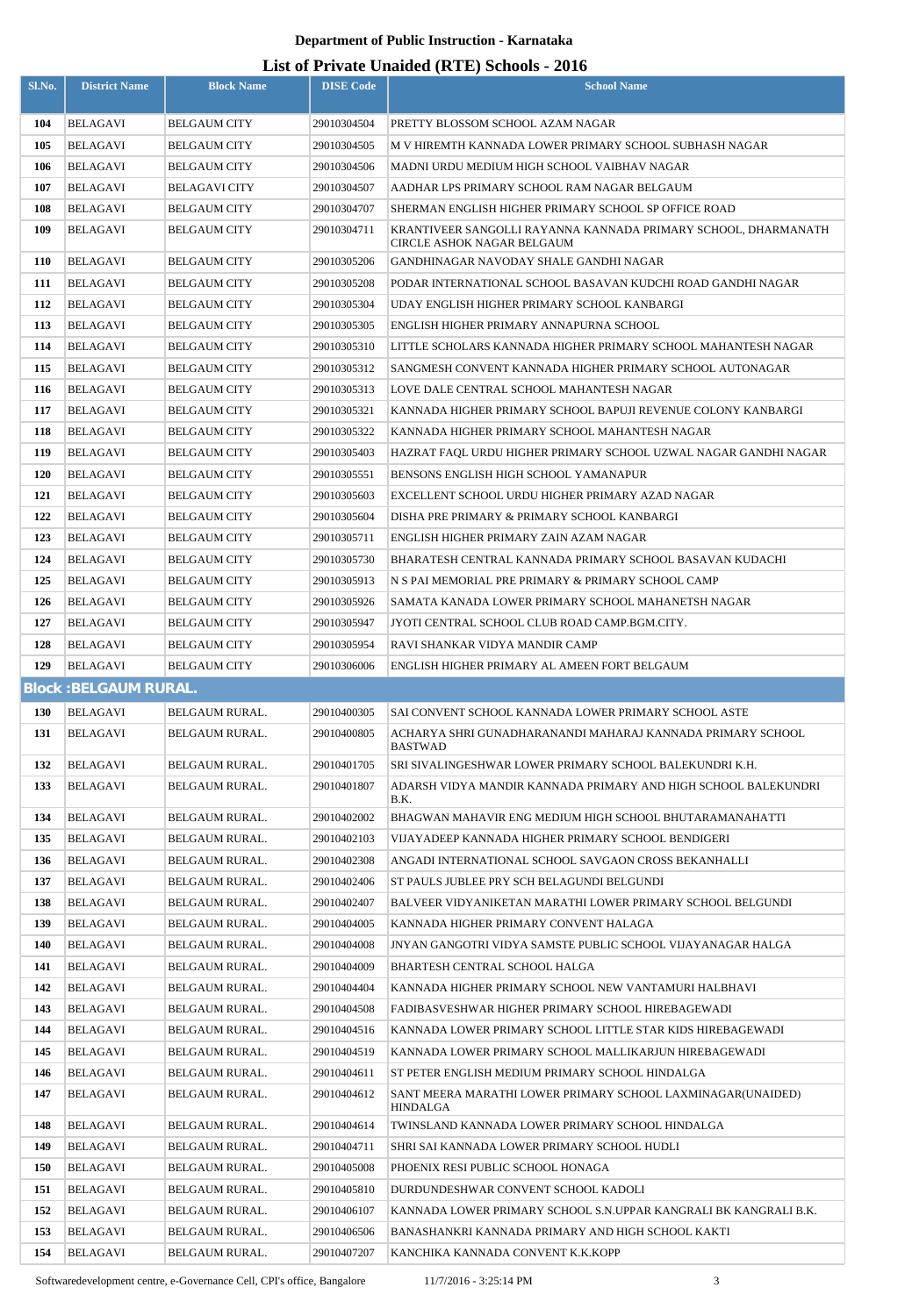|        |                        |                       |                  | $\text{List of I I1value}$ charged $(\text{NIE})$ behoofs - 2010             |
|--------|------------------------|-----------------------|------------------|------------------------------------------------------------------------------|
| Sl.No. | <b>District Name</b>   | <b>Block Name</b>     | <b>DISE Code</b> | <b>School Name</b>                                                           |
| 155    | <b>BELAGAVI</b>        | <b>BELGAUM RURAL.</b> | 29010407603      | SHARDHA ENGLISH HIGHER PRIMARY SCHOOL MATCHE                                 |
| 156    | <b>BELAGAVI</b>        | <b>BELGAUM RURAL.</b> | 29010407609      | DIVINE MARCY PRIMARY AND HIGH SCHOOL MATCHE                                  |
| 157    | <b>BELAGAVI</b>        | <b>BELGAUM RURAL.</b> | 29010408004      | KANNADA HIGHER PRIMARY SCHOOL (UNAIDED) MARIHAL                              |
| 158    | BELAGAVI               | BELGAUM RURAL.        | 29010408007      | SHRI BASAVESHWAR KANNADA LOWER PRIMARY SCHOOL MARIHAL                        |
| 159    | BELAGAVI               | <b>BELGAUM RURAL.</b> | 29010408503      | KANCHAN SHRUTI KANNADA HIGHER PRIMARY SCHOOL MUTNAL                          |
| 160    | <b>BELAGAVI</b>        | BELGAUM RURAL.        | 29010408604      | NEW ENGLISH PRE PRIMARY MUTAGA                                               |
| 161    | <b>BELAGAVI</b>        | BELGAUM RURAL.        | 29010409203      | RANZUNZAR VIDYA MANDIR PRIMARY SCHOOL NILJI                                  |
| 162    | BELAGAVI               | BELGAUM RURAL.        | 29010409610      | ARIHANT KANNADA HIGHER PRIMARY SCHOOL PIRANWADI                              |
| 163    | <b>BELAGAVI</b>        | BELGAUM RURAL.        | 29010409611      | DHYAN PRABODINI HIGHER PRIMARY SCHOOL PIRANWADI                              |
| 164    | BELAGAVI               | BELGAUM RURAL.        | 29010409612      | KLS PUBLIC SCHOOL PIRANWADI (CBSE)                                           |
| 165    | <b>BELAGAVI</b>        | BELGAUM RURAL.        | 29010409613      | LOTUS KANNADA LOWER PRIMARY SCHOOL PIRANWADI                                 |
| 166    | BELAGAVI               | <b>BELGAUM RURAL.</b> | 29010410204      | DEVENDRA JINAGOUDA SHINDOLI                                                  |
| 167    | <b>BELAGAVI</b>        | BELGAUM RURAL.        | 29010410205      | BELGAUM PUBLIC SCHOOLS SHINDOLI                                              |
| 168    | BELAGAVI               | BELGAUM RURAL.        | 29010411507      | KANNADA LOWER PRIMARY SCHOOL SHRI KALMESHWAR TUMARAGUDDI                     |
| 169    | BELAGAVI               | BELGAUM RURAL.        | 29010412217      | DYANSAGAR KANNADA LOWER PRIMARY SCHOOL YELLUR                                |
|        | <b>Block: KHANAPUR</b> |                       |                  |                                                                              |
| 170    | <b>BELAGAVI</b>        | <b>KHANAPUR</b>       | 29010802704      | St. PAUL s MARATHI PRIMARY SCHOOL BACHOLI                                    |
| 171    | <b>BELAGAVI</b>        | <b>KHANAPUR</b>       | 29010804103      | Annapurneshwari Kannada Convent Ch CHIKADINAKOP                              |
| 172    | BELAGAVI               | KHANAPUR              | 29010806806      | DNYANJYOTI KANNADA HIGHER PRIMARY SCHOOL GANDIGAWAD                          |
| 173    | <b>BELAGAVI</b>        | <b>KHANAPUR</b>       | 29010808404      | MALAPRABHA VIDYANIKETAN KANNADA LOWER PRIMARY SCHOOL HALKARNI                |
| 174    | BELAGAVI               | KHANAPUR              | 29010809308      | Basaveswar KANNADA Convent LOWER PRIMARY SCHOOL ITAGI                        |
| 175    | BELAGAVI               | <b>KHANAPUR</b>       | 29010811204      | KANNADA Convent LOWER PRIMARY SCHOOL KAKKERI                                 |
| 176    | BELAGAVI               | <b>KHANAPUR</b>       | 29010813409      | ADARSHA VIDYALAYA PRIMARY AND VISHWESHWARYYA HIGH SCHOOL<br>KHANAPUR(U)      |
| 177    | BELAGAVI               | <b>KHANAPUR</b>       | 29010813419      | SARASWATI VIDYALAYA KANNADA HIGHER PRIMARY SCHOOL KHANAPUR(U)                |
| 178    | <b>BELAGAVI</b>        | <b>KHANAPUR</b>       | 29010813421      | SHRI SWAMI VIVEKANANDA HIGHER PRIMARY SCHOOL KHANAPUR(U)                     |
| 179    | BELAGAVI               | <b>KHANAPUR</b>       | 29010813426      | SHANTINIKETAN PUBLIC SCHOOL KUPPTAGIRI (CBSE)                                |
| 180    | <b>BELAGAVI</b>        | <b>KHANAPUR</b>       | 29010813427      | SAMARTH KANNADA LOWER PRIMARY SCHOOL KHANAPUR(U)                             |
| 181    | <b>BELAGAVI</b>        | <b>KHANAPUR</b>       | 29010813708      | INDIRA VIDYALAY HIGHER PRIMARY SCHOOL (UNAIDED) LONDA                        |
| 182    | <b>BELAGAVI</b>        | <b>KHANAPUR</b>       | 29010815004      | ST JOSEPH PRIMARY SCHOOL MANSAPUR                                            |
| 183    | <b>BELAGAVI</b>        | <b>KHANAPUR</b>       | 29010815910      | KANNADA LOWER PRIMARY SCHOOL SANGOLI RAYAANA NANDGAD                         |
| 184    | <b>BELAGAVI</b>        | <b>KHANAPUR</b>       | 29010815919      | AUXILIM CONVENT KANNADA HIGHER PRIMARY SCHOOL NANDGAD                        |
| 185    | BELAGAVI               | <b>KHANAPUR</b>       | 29010817108      | Rajarajeshwari KANNADA Convent HIGHER PRIMARY SCHOOL PARISHWAD               |
| 186    | <b>BELAGAVI</b>        | <b>KHANAPUR</b>       | 29010817109      | Balamukunda KANNADA Convent HIGHER PRIMARY SCHOOL PARISHWAD                  |
|        | <b>Block:RAMDURG</b>   |                       |                  |                                                                              |
| 187    | <b>BELAGAVI</b>        | RAMDURG               | 29011100505      | VIVEKANAND KANNADA LOWER PRIMARY SCHOOL BATAKURKI .(UNAIDED)                 |
| 188    | BELAGAVI               | RAMDURG               | 29011100508      | BHAGATSINGH KANNADA LOWER PRIMARY SCHOOL BATAKURKI                           |
| 189    | BELAGAVI               | <b>RAMDURG</b>        | 29011100604      | KANNADA HIGHER PRIMARY SCHOOL SHIVAYOGISHWAR BHAGOJIKOPP                     |
| 190    | <b>BELAGAVI</b>        | <b>RAMDURG</b>        | 29011101704      | KANAKASHRI KANNADA LOWER PRIMARY SCHOOL CHILMUR                              |
| 191    | BELAGAVI               | <b>RAMDURG</b>        | 29011102103      | SAHARA KANNADA LOWER PRIMARY SCHOOL CHIKKOPPA (K.S)                          |
| 192    | <b>BELAGAVI</b>        | <b>RAMDURG</b>        | 29011102207      | SHRI BASAVESHWAR HIGHER PRIMARY SCHOOL CHUNCHNUR                             |
| 193    | BELAGAVI               | <b>RAMDURG</b>        | 29011102209      | SHREE M.S.VADEKANNAVAR KANNADA LOWER PRIMARY SCHOOL CHUNCHANUR               |
| 194    | <b>BELAGAVI</b>        | <b>RAMDURG</b>        | 29011102401      | VEERARANI CHANNAMMA KANNADA HIGHER PRIMARY SCHOOL SALAHALLI                  |
| 195    | BELAGAVI               | <b>RAMDURG</b>        | 29011102904      | SHREE VEERABHADRESHWAR KANNADA HIGHER PRIMARY SCHOOL GODCHI                  |
| 196    | BELAGAVI               | <b>RAMDURG</b>        | 29011102905      | SHRI VEERABHADRESHWAR ENGLISH MEDIUM HIGHER PRIMARY SCHOOL<br><b>GODACHI</b> |
| 197    | BELAGAVI               | <b>RAMDURG</b>        | 29011104002      | RAMESHWAR KANNADA HIGHER PRIMARY SCHOOL HULKUND                              |
| 198    | BELAGAVI               | RAMDURG               | 29011104105      | REVAYYA SWAMEEJI KANNADA LOWER PRIMARY SCHOOL HOSAKOTI                       |
| 199    | <b>BELAGAVI</b>        | <b>RAMDURG</b>        | 29011104304      | CHAITANYA VIDYA MANDIR KANNADA LOWER PRIMARY SCHOOL HAMPIHOLI                |
| 200    | <b>BELAGAVI</b>        | RAMDURG               | 29011104903      | SHRI RAJRAJESHWARI KANNADA LOWER PRIMARY SCHOOL KALAHAL                      |
| 201    | BELAGAVI               | <b>RAMDURG</b>        | 29011105011      | ABAKANAVAR CHAITANYA GURUKUL KANNADA HIGHER PRIMARY SCHOOL<br>KATKOL         |
| 202    | BELAGAVI               | <b>RAMDURG</b>        | 29011105503      | SHAMBULINGESHWAR KANNADA HIGHER PRIMARY SCHOOL KHANPETH<br>(UNAIDED)         |
| 203    | BELAGAVI               | RAMDURG               | 29011105712      | VEER RANI CHANNAMMA.KANNADA HIGHER PRIMARY SCHOOL RAMDURG<br>(UNAIDED)       |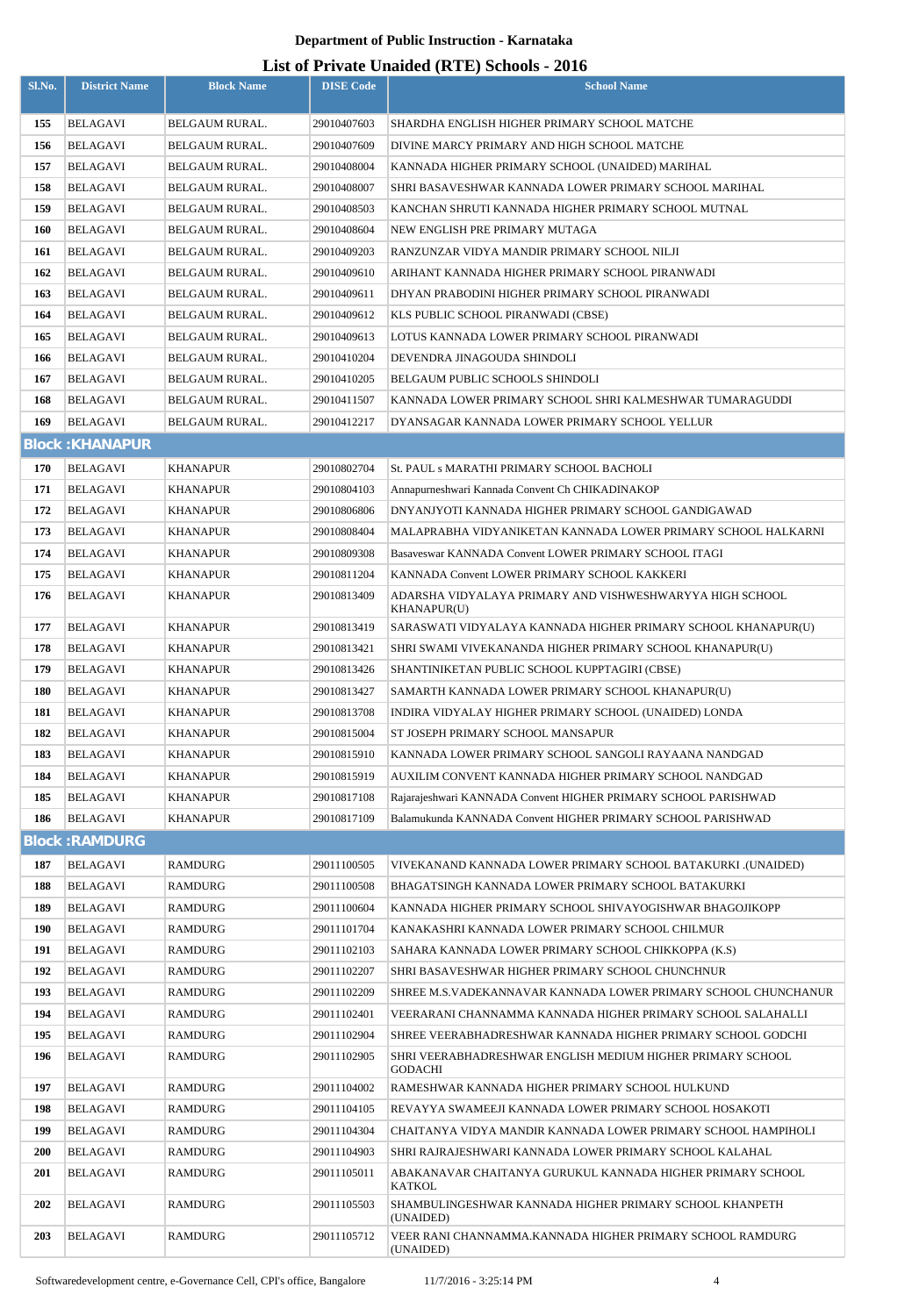| Sl.No. | <b>District Name</b>    | <b>Block Name</b> | <b>DISE Code</b> | $mucu$ (1112) behoord<br><b>School Name</b>                                       |
|--------|-------------------------|-------------------|------------------|-----------------------------------------------------------------------------------|
| 204    | <b>BELAGAVI</b>         | <b>RAMDURG</b>    | 29011105803      | SWAMI VIVEKANAND KANNADA LOWER PRIMARY SCHOOL KUNNAL                              |
| 205    | <b>BELAGAVI</b>         | <b>RAMDURG</b>    | 29011105904      | REVANSIDDESHWAR KANNADA LOWER PRIMARY SCHOOL KULLUR                               |
| 206    | BELAGAVI                | <b>RAMDURG</b>    | 29011107204      | EKALAVY KANNADA LOWER PRIMARY SCHOOL MUDAKAVI                                     |
| 207    | BELAGAVI                | RAMDURG           | 29011107902      | ADARSHA VIDYA MANDIR KANNADA HIGHER PRIMARY SCHOOL (UNAIDED)<br><b>MULLUR</b>     |
| 208    | <b>BELAGAVI</b>         | <b>RAMDURG</b>    | 29011108007      | SHRI GURULINGAYYA SWAMIJI KANNADA LOWER PRIMARY SCHOOL NARASAPUR                  |
| 209    | BELAGAVI                | RAMDURG           | 29011108307      | ADARSHA VIDYALAYA KANNADA LOWER PRIMARY SCHOOL OBALAPUR                           |
| 210    | <b>BELAGAVI</b>         | <b>RAMDURG</b>    | 29011109007      | UTTEJAN KANNADA LOWER PRIMARY SCHOOL SALAPUR                                      |
| 211    | <b>BELAGAVI</b>         | RAMDURG           | 29011109103      | VIDYACHETAN KANNADA LOWER PRIMARY SCHOOL SIDNAL                                   |
| 212    | <b>BELAGAVI</b>         | RAMDURG           | 29011109314      | SHUBHODAYA VIDYALAYA KANNADA LOWER PRIMARY SCHOOL SUREBAN                         |
| 213    | BELAGAVI                | RAMDURG           | 29011109611      | SAMARPANA VIDYAPETH KANNADA HIGHER PRIMARY SCHOOL RAMDURG                         |
| 214    | <b>BELAGAVI</b>         | RAMDURG           | 29011109616      | VEER SANGOLLI RAYANNA KANNADA LOWER PRIMARY SCHOOL BHAGYA NAGAR<br><b>TURANUR</b> |
| 215    | <b>BELAGAVI</b>         | <b>RAMDURG</b>    | 29011109804      | <b>JNANAMRUTH KANNADA LOWER PRIMARY SCHOOL TORANGATTI</b>                         |
| 216    | <b>BELAGAVI</b>         | RAMDURG           | 29011110002      | VENKTESHWAR(UNAIDED) KANNADA LOWER PRIMARY SCHOOL TONDIKATTI                      |
| 217    | BELAGAVI                | <b>RAMDURG</b>    | 29011110601      | KANNADA KUVEMPU VIDYALAYA KANNADA LOWER PRIMARY SCHOOL RAMDURG                    |
| 218    | <b>BELAGAVI</b>         | RAMDURG           | 29011110603      | C.V.RAMAN KANNADA HIGHER PRIMARY SCHOOL RAMDURG                                   |
| 219    | BELAGAVI                | <b>RAMDURG</b>    | 29011110604      | MODEL NAVODAYA KANNADA HIGHER PRIMARY SCHOOL RAMDURG                              |
| 220    | <b>BELAGAVI</b>         | RAMDURG           | 29011110608      | DEVAL MAHARSHI KANNADA LOWER PRIMARY SCHOOL (UNAIDED) RAMDURG                     |
| 221    | <b>BELAGAVI</b>         | RAMDURG           | 29011110612      | CAMBRIDGE ENGLISH MEDIUM SCHOOL RAMDURG                                           |
| 222    | BELAGAVI                | RAMDURG           | 29011110614      | BASAWESHWAR KANNADA HIGHER PRIMARY SCHOOL RAMDURG                                 |
| 223    | <b>BELAGAVI</b>         | RAMDURG           | 29011110616      | DHYAN PRABHODINI VIDYALAYA KANNADA HIGHER PRIMARY SCHOOL RAMDURG                  |
| 224    | BELAGAVI                | RAMDURG           | 29011110625      | BASAVESHVAR ENGLISH MEDIUM HIGHER PRIMARY SCHOOL RAMDURG                          |
| 225    | <b>BELAGAVI</b>         | RAMDURG           | 29011110627      | VIDYA PRASARAK SAMITI KANNADA HIGHER PRIMARY SCHOOL RAMDURG                       |
| 226    | BELAGAVI                | RAMDURG           | 29011110630      | SHIVAM KANNADA LOWER PRIMARY SCHOOL JUNEPETH RAMDURG                              |
| 227    | <b>BELAGAVI</b>         | RAMDURG           | 29011110639      | BAIRAKADAR KIRTI HIGHER PRIMARY SCHOOL JAYNAGAR HALGATTI                          |
| 228    | <b>BELAGAVI</b>         | RAMDURG           | 29011110640      | PRARTHANA VIDYALAYA KANNADA LOWER PRIMARY SCHOOL RAMDURG                          |
| 229    | <b>BELAGAVI</b>         | <b>RAMDURG</b>    | 29011111201      | DYANADEEP KANNADA HIGHER PRIMARY SCHOOL K CHANDARGI                               |
| 230    | BELAGAVI                | RAMDURG           | 29011111267      | VEERABHADRESHWAR KANNADA LOWER PRIMARY SCHOOL K.CHANDARGI                         |
| 231    | <b>BELAGAVI</b>         | RAMDURG           | 29011111268      | SARASWATI VIDYANIKEATN KANNADA LOWER PRIMARY SCHOOL K.CHANDARGI                   |
| 232    | BELAGAVI                | <b>RAMDURG</b>    | 29011111301      | SARVODAY (UNAIDED) KANNADA LOWER PRIMARY SCHOOL SALAHALLI                         |
| 233    | <b>BELAGAVI</b>         | <b>RAMDURG</b>    | 29011111358      | SIDLINGESHWAR KANNADA HIGHER PRIMARY SCHOOL SALHALLI                              |
| 234    | <b>BELAGAVI</b>         | <b>RAMDURG</b>    | 29011111801      | VISHWACHETAN KANNADA LOWER PRIMARY SCHOOL HANAMASAGAR                             |
|        | <b>Block: SOUNDATTI</b> |                   |                  |                                                                                   |
| 235    | <b>BELAGAVI</b>         | SOUNDATTI         | 29011200104      | SHRI VEERABHADRESHWAR KANNADA CONVENT SCHOOL ASUNDI                               |
| 236    | BELAGAVI                | SOUNDATTI         | 29011200203      | GURUCHAITANYA KANNADA LOWER PRIMARY SCHOOL ARATAGAL                               |
| 237    | BELAGAVI                | SOUNDATTI         | 29011201106      | <b>GURUKUL KANNADA LOWER PRIMARY (UNAIDED) BENAKATTI</b>                          |
| 238    | BELAGAVI                | SOUNDATTI         | 29011201203      | ANDANEMMA YAKKUNDI KANNADA LOWER PRIMARY SCHOOL BHANDARHALLI                      |
| 239    | <b>BELAGAVI</b>         | SOUNDATTI         | 29011201304      | SHRI SANGMESHWAR LOWER PRIMARY CHACHADI                                           |
| 240    | BELAGAVI                | SOUNDATTI         | 29011201404      | SHRI KALMESHWAR KANNADA LOWER PRIMARY SCHOOL CHIKUMBI                             |
| 241    | <b>BELAGAVI</b>         | SOUNDATTI         | 29011202405      | BHARATAMBE (R.SITE) GURLAHOSUR KANNADA HIGHER PRIMARY SCHOOL                      |
| 242    | BELAGAVI                | SOUNDATTI         | 29011202406      | CHIDAMBARESHWAR KANNADA HIGHER PRIMARY SCHOOL GURLAHOSUR                          |
| 243    | <b>BELAGAVI</b>         | SOUNDATTI         | 29011202407      | PRAGATI KANNADA LOWER PRIMARY SCHOOL GURLHOSUR                                    |
| 244    | BELAGAVI                | SOUNDATTI         | 29011204107      | SANGAMESHWAR KANNADA LOWER PRIMARY SCHOOL HOOLI                                   |
| 245    | <b>BELAGAVI</b>         | SOUNDATTI         | 29011204206      | GURUKUL KANNADA LOWER PRIMARY SCHOOL HOOLIKATTI                                   |
| 246    | BELAGAVI                | SOUNDATTI         | 29011204310      | SHRI GURU MADIWALESHWAR KANNDA CONVENT SCHOOL HOSUR                               |
| 247    | BELAGAVI                | SOUNDATTI         | 29011204407      | SHRI PHALARESHWAR KANNADA HIGHER PRIMARY SCHOOL HANCHANAL                         |
| 248    | <b>BELAGAVI</b>         | SOUNDATTI         | 29011204707      | KANNADA HIGHER PRIMARY SCHOOL GURUPADESHWAR(UNAIDED) INAMHONGAL                   |
| 249    | BELAGAVI                | SOUNDATTI         | 29011205306      | BASAVESHWAR KANNADA LOWER PRIMARY SCHOOL KARIKATTI                                |
| 250    | <b>BELAGAVI</b>         | SOUNDATTI         | 29011207005      | GANACHARI KANNADA HIGHER PRIMARY SCHOOL MARKUMBI                                  |
| 251    | <b>BELAGAVI</b>         | <b>SOUNDATTI</b>  | 29011207706      | DODDADURGAPPA NINGAPPA DALWAI KANNADA LOWER PRIMARY SCHOOL<br><b>MUGALIHAL</b>    |
| 252    | <b>BELAGAVI</b>         | <b>SOUNDATTI</b>  | 29011207812      | SHIVCHIDAMBARESHWAR KANNADA HIGHER PRIMARY CONVENT MURGOD                         |
| 253    | BELAGAVI                | SOUNDATTI         | 29011208011      | G S DYAMANAGAUDAR(UNAIDED) KANNADA HIGHER PRIMARY MUNVALLI                        |
| 254    | <b>BELAGAVI</b>         | SOUNDATTI         | 29011208012      | MUNVALLI LIBARAL EDUCATION KANNADA PRIMARY & SECONDARY SCHOOL<br>MUNVALLI         |